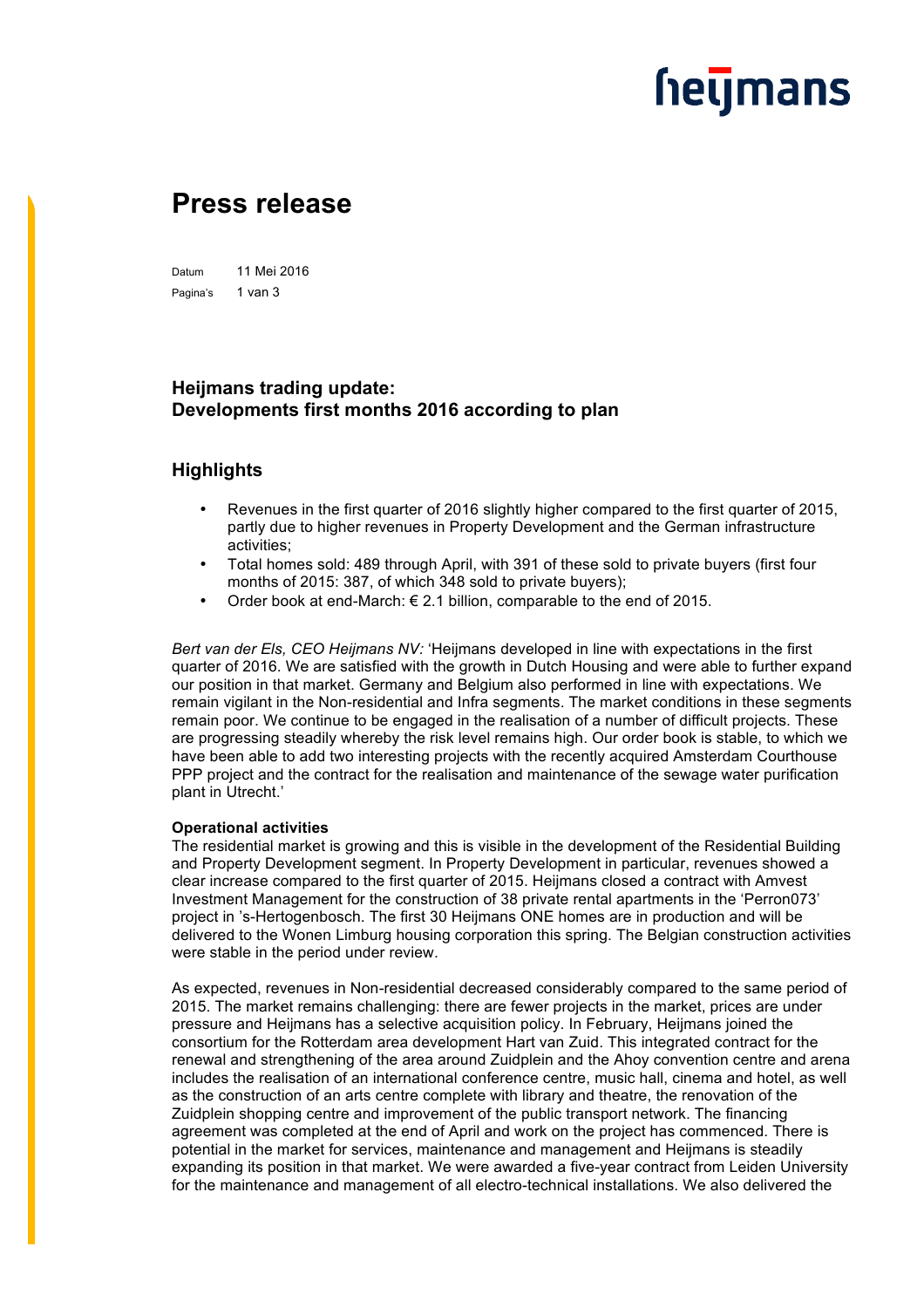# **heymans**

Datum 11 Mei 2016 Pagina 2 van 3

first phase of the new Science Campus of the Mathematics and Natural sciences division. In Roermond the new-build project for the Laurentius Hospital was taken into operation. Very recently, the Amsterdam Courthouse PPP project was awarded by the Dutch Building Agency to a consortium that includes Heijmans as key partner during the realisation and operating phase.

Revenues at Infra (Roads and Civil) were slightly higher in the first quarter of 2016 when compared to the same period of 2015. The regional projects and asset management contracts in the Dutch infrastructure activities continued to develop positively. The market for large and complex infrastructural works remains challenging. The risk level of a number of large, ongoing projects remains high. The Belgian and German infrastructure activities are performing in line with expectations. Revenues at our German subsidiary Oevermann were substantially higher in the first quarter of 2016 than in the same period of 2015.

In February, financial close was realised in the PPP project 'Construction 3rd lock chamber Princess Beatrix Lock and widening Lek canal'. Heijmans recently signed a contract for the design, realisation and 10-year maintenance of the sewage water purification plant in Utrecht. The realisation of the A12 Veenendaal – Ede - Grijsoord is progressing well and delivery is scheduled for the coming summer. In the north of the Netherlands, Heijmans won the contract for the strengthening of a 13-kilometre stretch of Wadden Sea dykes in the province of Friesland. In Eindhoven, a pilot project was launched involving the Bike Scout innovation, a road safety system that warns drivers of approaching cyclists by means of sensor technology and LED lights in the road surface. Additionally, this year saw the installation of the world's largest lock doors made of polymer composite in the new Lock III of the Wilhelmina canal in Tilburg.

#### **Strategy, outlook and financing**

Based on its strategy 'to improve and renew', Heijmans is making targeted efforts to further strengthen its core processes, and to capitalise on its innovations and sustainability ambitions. The internal 'Improve the Core' programme is putting the focus on the tightening, uniformity and centralised management of tender, project and procurement management and commerce. Heijmans has implemented a number of measures, from different 'pricing' of design and staff costs, as well as disciplined application of go/no go-moments to a different valuation of opportunities and risks.

Heijmans is committed to a 'margin over volume' policy, selective acquisition of new contracts and risk management. The infrastructure activities are a specific focal point in this context in view of a number of previously acquired large and integrated projects that are moving towards completion with difficulty and are negatively affecting the company's results. The aim is controlled completion of these works, which are expected to account for almost 10% of the revenues of the Dutch infrastructure activities this year. The appointment of a fourth member of the Executive Board with specific responsibility for Infra underlines the priority the Board places on improving the results of the Dutch infrastructure operations. The first results of this policy are visible, in particular in the regional infrastructural projects and asset management contracts, which account for approximately 40% of the total revenues of the Dutch infrastructure activities.

In early 2016, we amended the credit facility made available by the syndicate of banks, which has extended the financing to June 2018. The documentation of the new agreement has been completed. As of end-March, Heijmans was operating within the bandwidths of the prevailing financial covenants. In line with the new agreements, Heijmans has made a structural improvement of the net debt / EBITDA ratio a high priority for the coming period. Partly in view of the persistent pressure on the working capital, Heijmans also continues to devote attention to the optimisation of the cash flow, in part by means of the 'Fit for Cash' programme.

This overall approach should result in continued recovery in 2016. Heijmans is developing in line